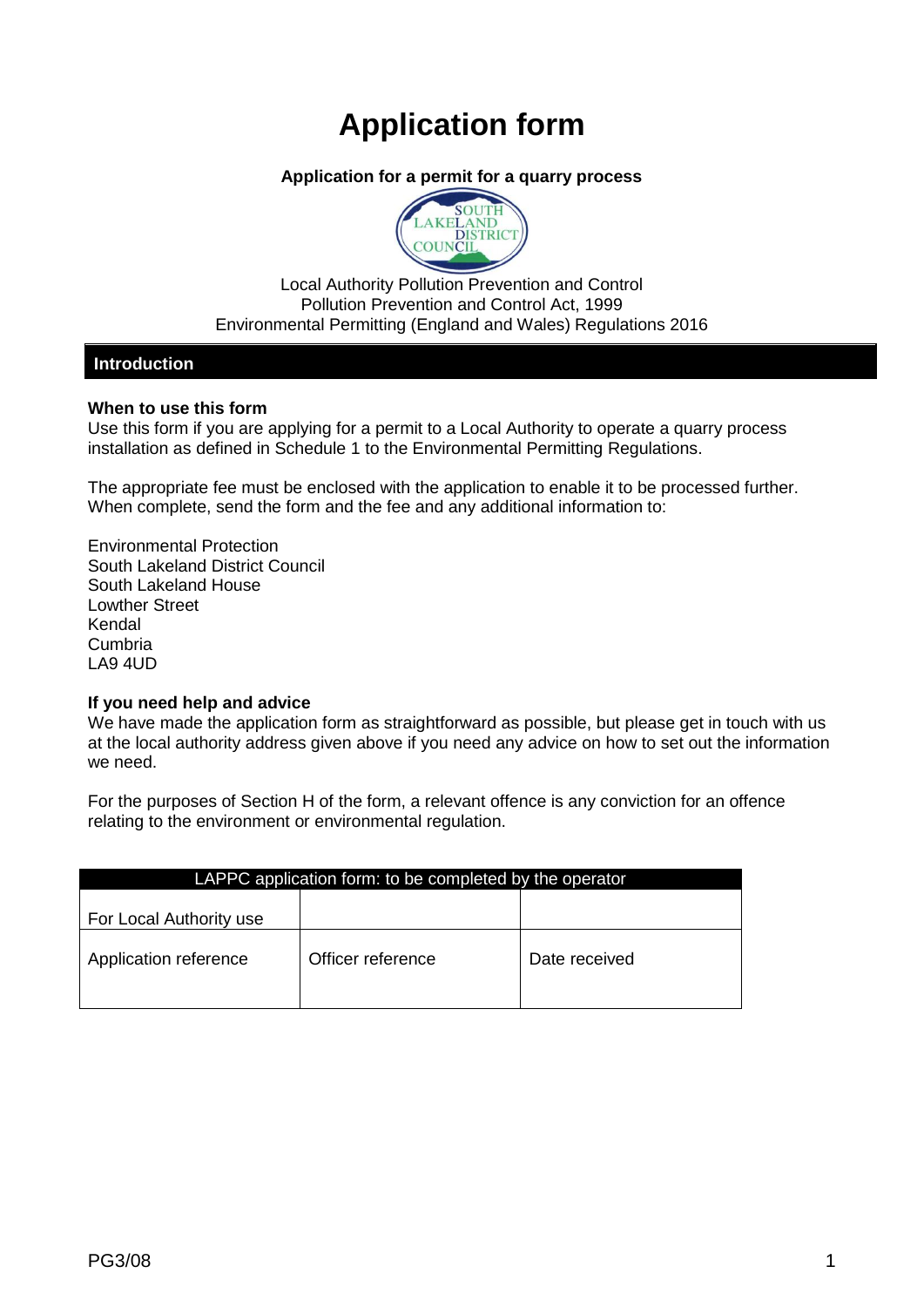# **A The basics**

## **A1 Name and address of the installation (not required for mobile plant)**

Postcode Telephone

**A2 Details of any existing environmental permit or consent** *(for waste operations, include planning permission for the site, plus established use certificates, a certificate of lawful existing use, or evidence why the General Permitted Development Order applies.*

**A3 Operator details** (*The 'operator' = the person who it is proposed will have control over the installation in accordance with the permit (if granted).)*

Name:

Trading name, if different:

Registered office address:

Principal office address, if different:

Company registration number: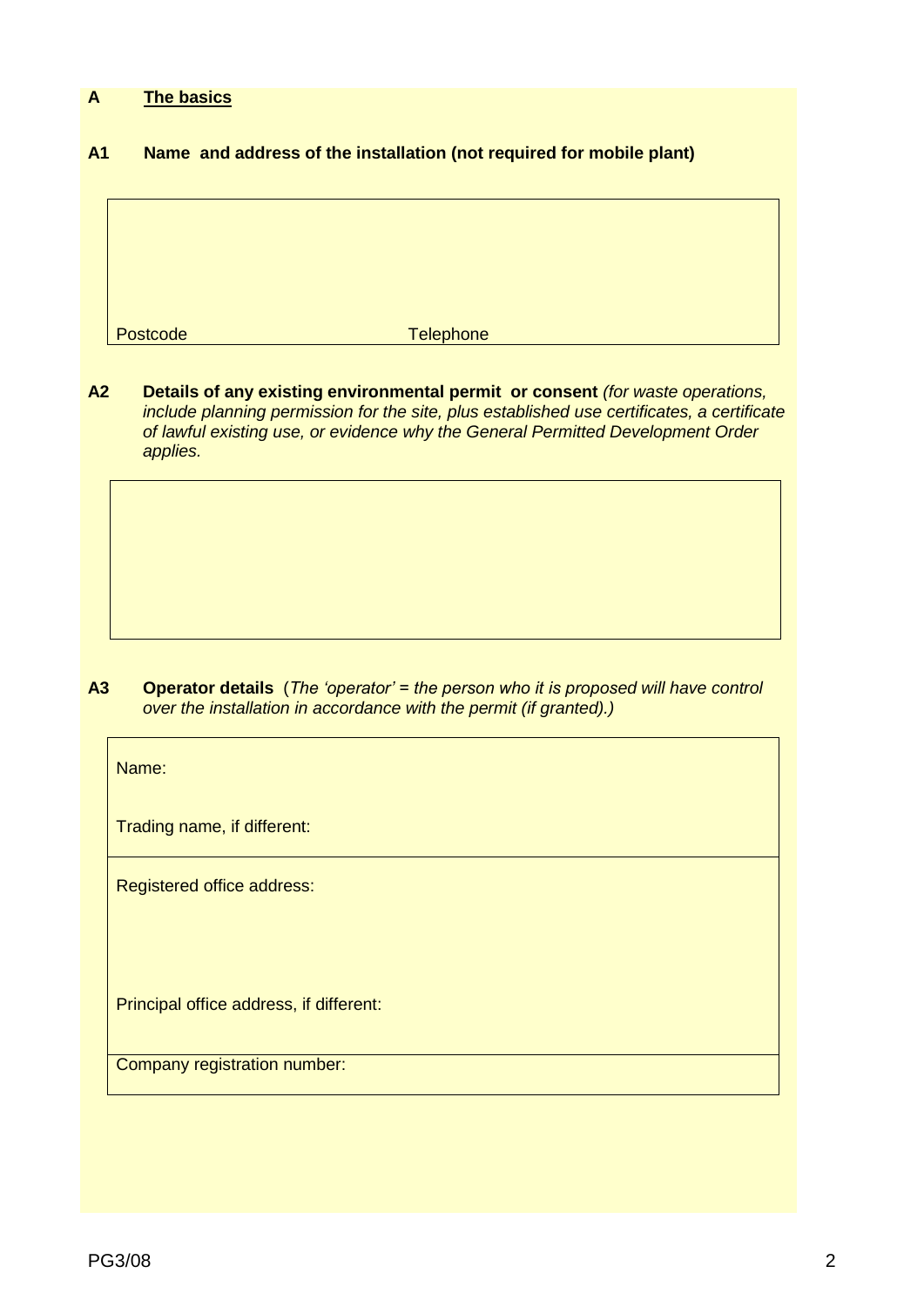# **A4 Any holding company?**

Is the operator a subsidiary of a holding company within the meaning of section 1159 of the Companies Act 2006? If "yes" please fill in details of the ultimate holding company.

| <b>No</b><br><b>Yes</b>                 |  |  |  |  |  |
|-----------------------------------------|--|--|--|--|--|
| Name:                                   |  |  |  |  |  |
| Trading name, if different:             |  |  |  |  |  |
| Registered office address:              |  |  |  |  |  |
|                                         |  |  |  |  |  |
| Principal office address, if different: |  |  |  |  |  |
|                                         |  |  |  |  |  |
| Company registration number:            |  |  |  |  |  |
|                                         |  |  |  |  |  |
|                                         |  |  |  |  |  |

**A5 Who can we contact about your application?** *It will help to have someone who we can contact directly with any questions about your application. The person you name should have the authority to act on behalf of the operator - This can be an agent or consultant.*

| Name and position:<br><u>Name</u> and position: |  |
|-------------------------------------------------|--|
|                                                 |  |
|                                                 |  |
|                                                 |  |
|                                                 |  |
| Telephone: ________________________________     |  |
|                                                 |  |
|                                                 |  |
| Email:                                          |  |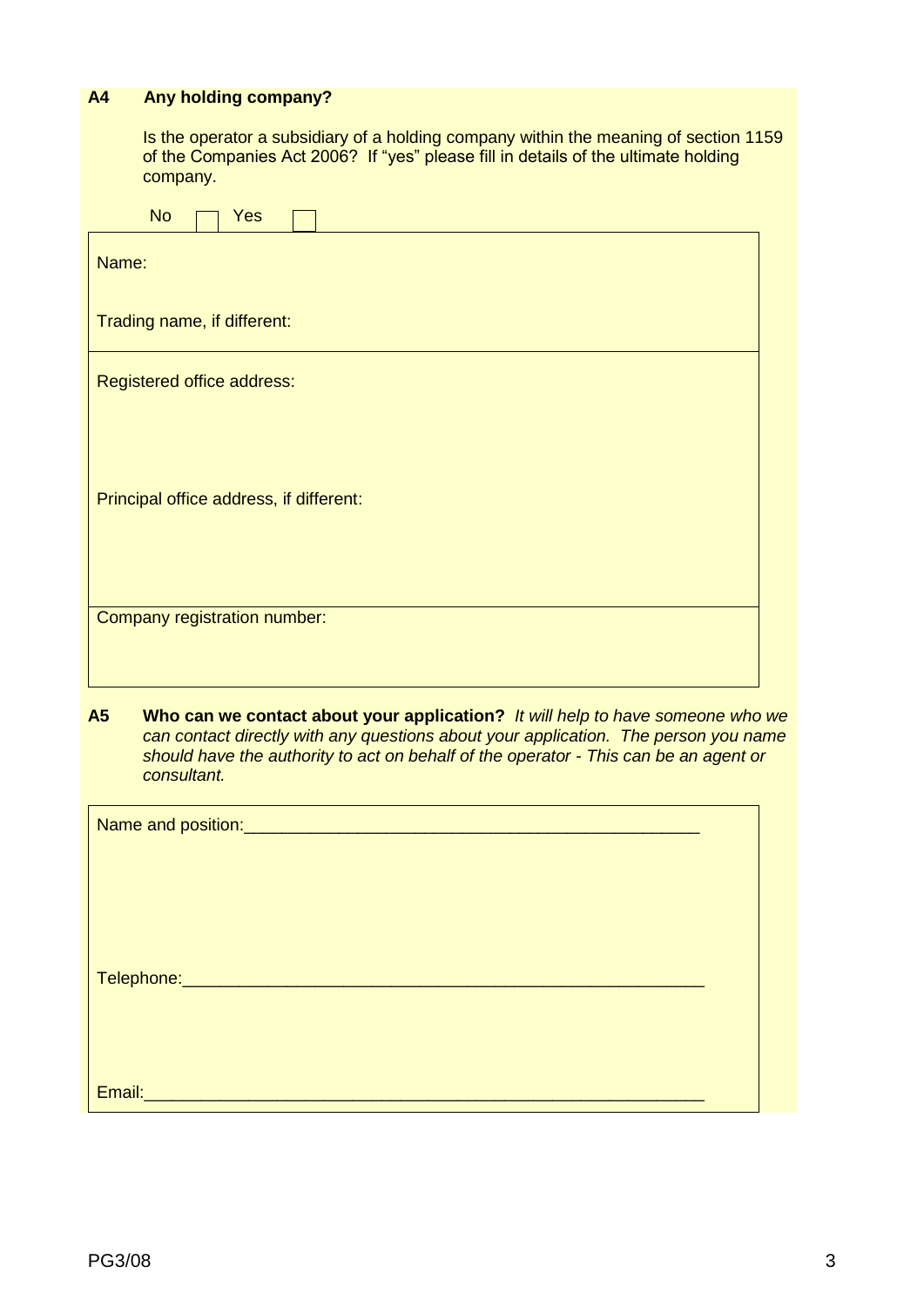| B         | The installation                                                                                                                                                                                                                     |  |  |
|-----------|--------------------------------------------------------------------------------------------------------------------------------------------------------------------------------------------------------------------------------------|--|--|
| <b>B1</b> | Do you crush or screen minerals at a quarry?                                                                                                                                                                                         |  |  |
|           | $\Box$ Yes $\Box$ No                                                                                                                                                                                                                 |  |  |
| <b>B2</b> | Does the activity process more than 100,000 tonnes of material in any 12 month<br>period?                                                                                                                                            |  |  |
|           | $\square$ No<br>$\square$ Yes                                                                                                                                                                                                        |  |  |
|           | If you have answered 'yes' to B2 /the installation is not suitable for a simple permit.                                                                                                                                              |  |  |
| <b>B3</b> | Why is the application being made?                                                                                                                                                                                                   |  |  |
|           | new installation                                                                                                                                                                                                                     |  |  |
|           | change to existing installation means it now needs a permit                                                                                                                                                                          |  |  |
| <b>B4</b> | Site maps - please provide:                                                                                                                                                                                                          |  |  |
|           | A location map with a red line round the boundary of the installation                                                                                                                                                                |  |  |
|           | Document reference: <u>with the contract of the contract of the contract of the contract of the contract of the contract of the contract of the contract of the contract of the contract of the contract of the contract of the </u> |  |  |
|           | A site plan or plans showing where all the relevant activities are on site:<br>$\bullet$                                                                                                                                             |  |  |
|           | where the processing plant will be installed<br>a)                                                                                                                                                                                   |  |  |
|           | the areas and buildings/structures designated for materials and waste storage<br>b)<br>and the type of storage                                                                                                                       |  |  |
|           | the conveyors and transfer points<br>$\mathsf{C}$                                                                                                                                                                                    |  |  |
|           | any directly associated activities or waste operations.<br>$\mathsf{d}$                                                                                                                                                              |  |  |
|           | To save applying for permit variations, you can also show where on site you might<br>want to use for storage etc in the future.                                                                                                      |  |  |
|           |                                                                                                                                                                                                                                      |  |  |
| <b>B5</b> | Are there any sites of special scientific interest (SSSIs) or European protected<br>sites nearer than any of the following distances to the proposed installation?                                                                   |  |  |
|           | 1km - where the installation involves mineral or cement and lime activities                                                                                                                                                          |  |  |
|           | $\Box$ Yes $\Box$ No                                                                                                                                                                                                                 |  |  |
|           | If 'yes', is the installation likely to have a significant effect on these sites and, if                                                                                                                                             |  |  |

**If 'yes', is the installation likely to have a significant effect on these sites and, if so, please write on a separate sheet or enclose a relevant document explaining what the implications are for the purposes of the Conservation (Natural Habitats etc) Regulations 1994 (see appendix 2 of Annex XVII of the Defra general guidance manual)**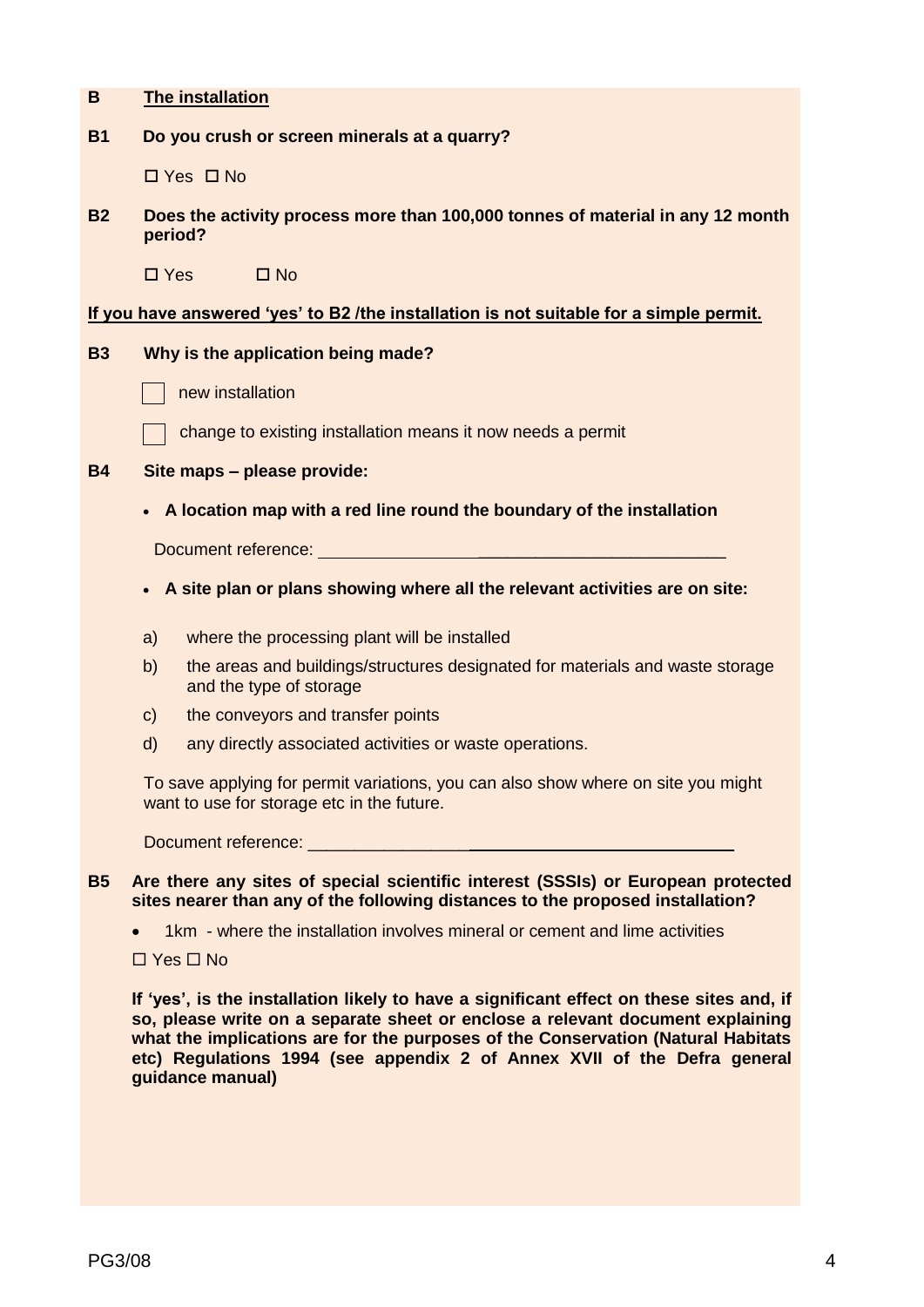# **B6 Will emissions from the activity potentially have significant environmental effects (including nuisance)?**

 $\Box$  Yes  $\Box$  No

**If 'yes':** list the potential significant local environmental effects (including nuisance) of the foreseeable emissions

Document Reference:

**•** please enclose a copy of any environmental impact assessment which has been carried out for the installation under planning legislation or for any other purpose.

Document Reference: \_\_\_\_\_\_\_\_\_\_\_\_\_\_\_\_\_\_\_\_\_\_\_\_\_\_\_\_\_\_\_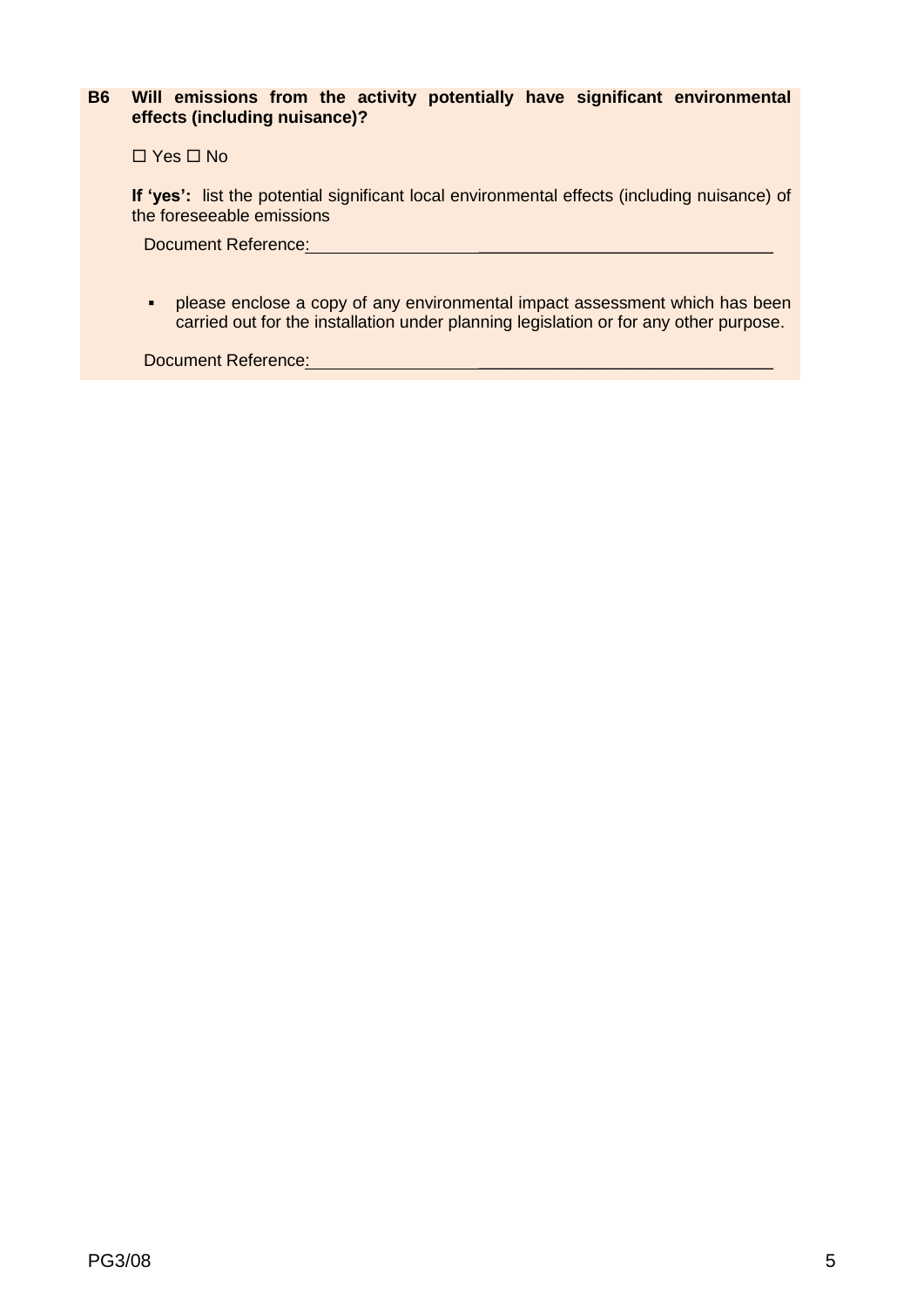| $\mathbf C$    |              | <b>The details</b>                                                                                                                                                                                                                                                                                                |                      |                           |
|----------------|--------------|-------------------------------------------------------------------------------------------------------------------------------------------------------------------------------------------------------------------------------------------------------------------------------------------------------------------|----------------------|---------------------------|
| C <sub>1</sub> |              | Does your installation have arrestment equipment, with external discharge points, not<br>serving silos or dryers with an airflow of: (Tick all that apply)                                                                                                                                                        |                      |                           |
|                |              | a) over 300m <sup>3</sup> /minute:                                                                                                                                                                                                                                                                                |                      | $\Box$ Yes $\Box$ No      |
|                |              | b) under 300m <sup>3</sup> /minute and over 100m <sup>3</sup> /minute:                                                                                                                                                                                                                                            |                      | $\Box$ Yes $\Box$ No      |
|                |              | c) under $100 \text{ m}^3/\text{minute}$ :                                                                                                                                                                                                                                                                        |                      | $\Box$ Yes $\Box$ No      |
| C <sub>2</sub> |              | Do you have continuous monitors to show compliance with a numerical limit in Table<br>1 of the simple permit?                                                                                                                                                                                                     |                      | [informs Condition 2]     |
|                |              | $\Box$ Yes $\Box$ No                                                                                                                                                                                                                                                                                              |                      |                           |
|                |              | If yes, do the continuous monitors have alarms which are:                                                                                                                                                                                                                                                         |                      |                           |
|                |              | a) visible                                                                                                                                                                                                                                                                                                        | $\Box$ Yes $\Box$ No |                           |
|                |              | b) audible                                                                                                                                                                                                                                                                                                        | $\Box$ Yes $\Box$ No |                           |
|                |              | c) alarm activation recorded automatically                                                                                                                                                                                                                                                                        | $\Box$ Yes $\Box$ No |                           |
|                |              | d) is a trigger level set                                                                                                                                                                                                                                                                                         | $\Box$ Yes $\Box$ No |                           |
|                |              | At what percentage of the emission limit is the value set?                                                                                                                                                                                                                                                        |                      | %                         |
| C <sub>3</sub> |              | Do you have pneumatic transfer of materials?                                                                                                                                                                                                                                                                      |                      | [informs condition 8]     |
|                |              | $\Box$ Yes $\Box$ No                                                                                                                                                                                                                                                                                              |                      |                           |
| C <sub>4</sub> |              | For materials not dealt with in C2, what facilities will be provided to store any dusty<br>material and waste? (tick all that apply)                                                                                                                                                                              |                      | [informs condition 4 & 5] |
|                |              | a) hopper wind-protected on at least 3 sides                                                                                                                                                                                                                                                                      |                      | <b>COL</b>                |
|                |              | b) storage bay without suppression and stockpiles                                                                                                                                                                                                                                                                 |                      | $\Box$                    |
|                |              | kept lower than the retaining walls                                                                                                                                                                                                                                                                               |                      |                           |
|                | $\mathsf{C}$ | storage bay with suppression                                                                                                                                                                                                                                                                                      |                      | □                         |
|                | $\mathsf{d}$ | fully-enclosed stores                                                                                                                                                                                                                                                                                             |                      | □                         |
|                |              | e) other e.g silos - please specify:                                                                                                                                                                                                                                                                              |                      | $\Box$                    |
|                |              |                                                                                                                                                                                                                                                                                                                   |                      |                           |
| C <sub>5</sub> |              | Will any material be stored in the open (unenclosed) other than material wholly<br>comprised of one or more of the following: >3mm material, sand, scalpings, road sub<br>base (MOT) material that has been conditioned before deposit, conditioned crusher-<br>run or blended material?<br>[informs condition 8] |                      |                           |
|                |              | $\Box$ Yes $\Box$ No                                                                                                                                                                                                                                                                                              |                      |                           |
|                |              |                                                                                                                                                                                                                                                                                                                   |                      |                           |

**C6 Do you have belt conveyors?** *[informs condition 6]*  $\Box$  Yes  $\Box$  No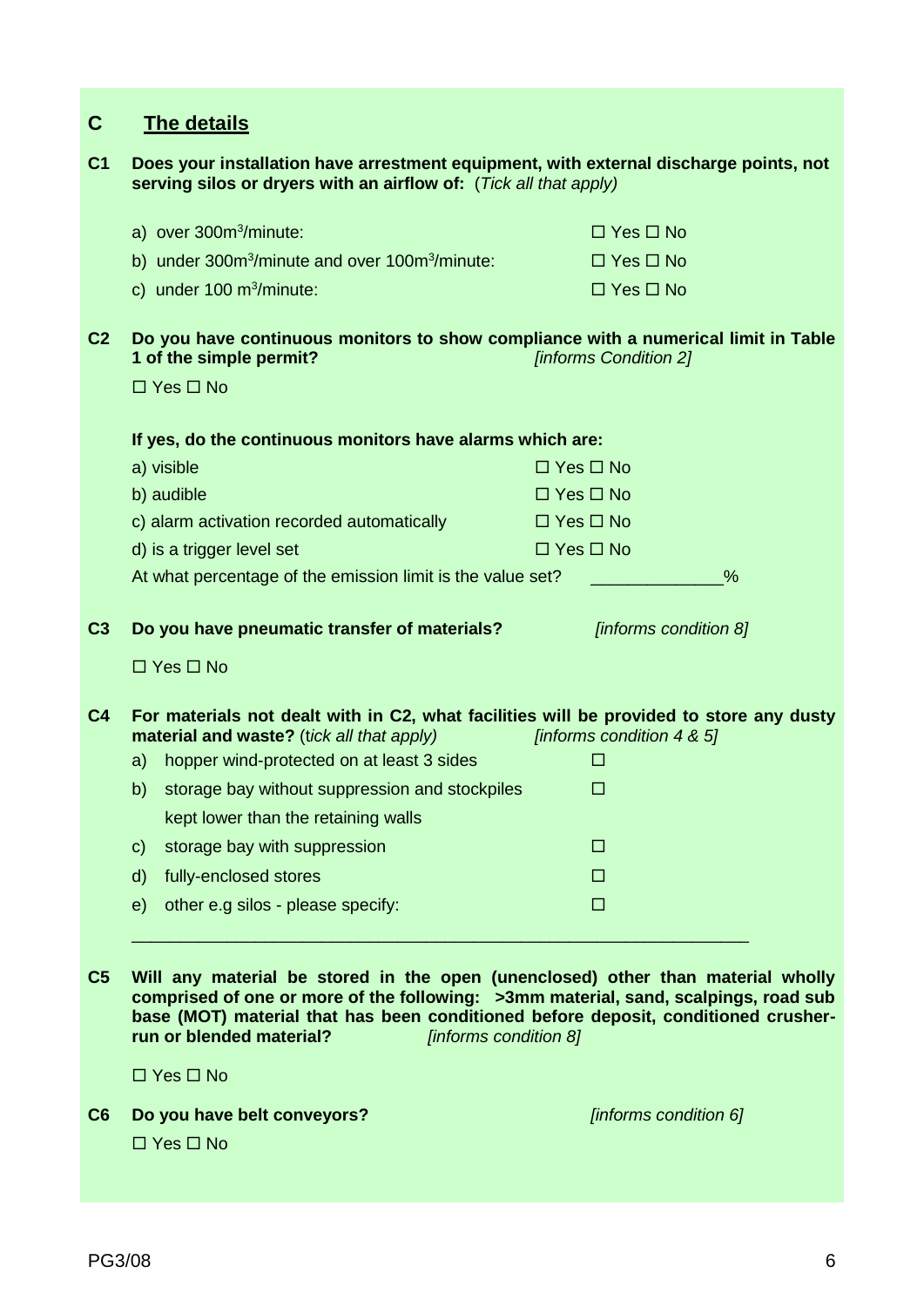|                |              |                                   | If yes to question C6, which of the following facilities will be provided to convey any<br>dusty material and waste? (tick all that apply)                    |                          |            | [informs condition 6] |         |
|----------------|--------------|-----------------------------------|---------------------------------------------------------------------------------------------------------------------------------------------------------------|--------------------------|------------|-----------------------|---------|
|                | a)           |                                   | deep trough ground-level conveyor                                                                                                                             | □                        |            |                       |         |
|                | b)           | fully-enclosed conveyor           |                                                                                                                                                               | □                        |            |                       |         |
|                | $\mathsf{C}$ | pneumatic handling system         |                                                                                                                                                               | □                        |            |                       |         |
|                | $\mathsf{d}$ | bucket elevator                   |                                                                                                                                                               | □                        |            |                       |         |
|                | e)           | wind boards                       |                                                                                                                                                               | П                        |            |                       |         |
|                | f)           |                                   |                                                                                                                                                               |                          |            |                       |         |
| C <sub>7</sub> |              |                                   | Which of the following methods will be used to minimise emissions at belt conveyor<br>transfer points, including free fall of material? (tick all that apply) |                          |            | [informs condition 6] |         |
|                | a)           | enclosed                          |                                                                                                                                                               |                          | □          |                       |         |
|                | b)           |                                   | enclosed and ducted to arrestment equipment                                                                                                                   |                          | <b>COL</b> |                       |         |
|                | $\mathsf{C}$ | fitted with a chute               |                                                                                                                                                               |                          | $\Box$     |                       |         |
|                | $\mathsf{d}$ |                                   |                                                                                                                                                               |                          |            |                       |         |
| C8             |              | apply)                            | Which of the following techniques will be used to clean belt conveyors? (tick all that                                                                        |                          |            | [informs condition 6] |         |
|                | a)           | belt scrapers                     |                                                                                                                                                               |                          | □          |                       |         |
|                | b)           | catch plates                      |                                                                                                                                                               |                          | П          |                       |         |
|                | $\mathsf{C}$ | by the cleaning - please specify: | other techniques for keeping the return belt clean and collecting the material                                                                                |                          |            |                       | removed |
| C9             |              |                                   | How will potentially dusty materials (including any raw materials, finished products<br>and waste), arrive at or leave the site? (tick all that apply)        |                          |            | [informs Condition 7] |         |
|                |              |                                   | <b>Raw Materials</b>                                                                                                                                          | <b>Finished Products</b> |            | <b>Waste</b>          |         |
|                |              | <b>Road</b>                       |                                                                                                                                                               |                          |            |                       |         |
|                |              | Rail                              |                                                                                                                                                               |                          |            |                       |         |
|                |              | <b>Other</b>                      |                                                                                                                                                               |                          |            |                       |         |
| C10            |              |                                   | How will potentially dusty materials, (including any raw material, finished products<br>and waste) be transported within the site? (tick all that apply)      |                          |            | <b>[informs BAT]</b>  |         |
|                | a)           | tanker                            |                                                                                                                                                               |                          |            | □                     |         |
|                | b)           | fully-enclosed transport          |                                                                                                                                                               |                          |            | П                     |         |
|                | $\mathsf{C}$ | 'canopied' rail wagons            |                                                                                                                                                               |                          |            | П                     |         |
|                | $\mathsf{d}$ | sheeted transport                 |                                                                                                                                                               |                          |            | $\Box$                |         |
|                | e)           |                                   | water suppression applied to the transported material                                                                                                         |                          |            | □                     |         |
|                |              |                                   |                                                                                                                                                               |                          |            |                       |         |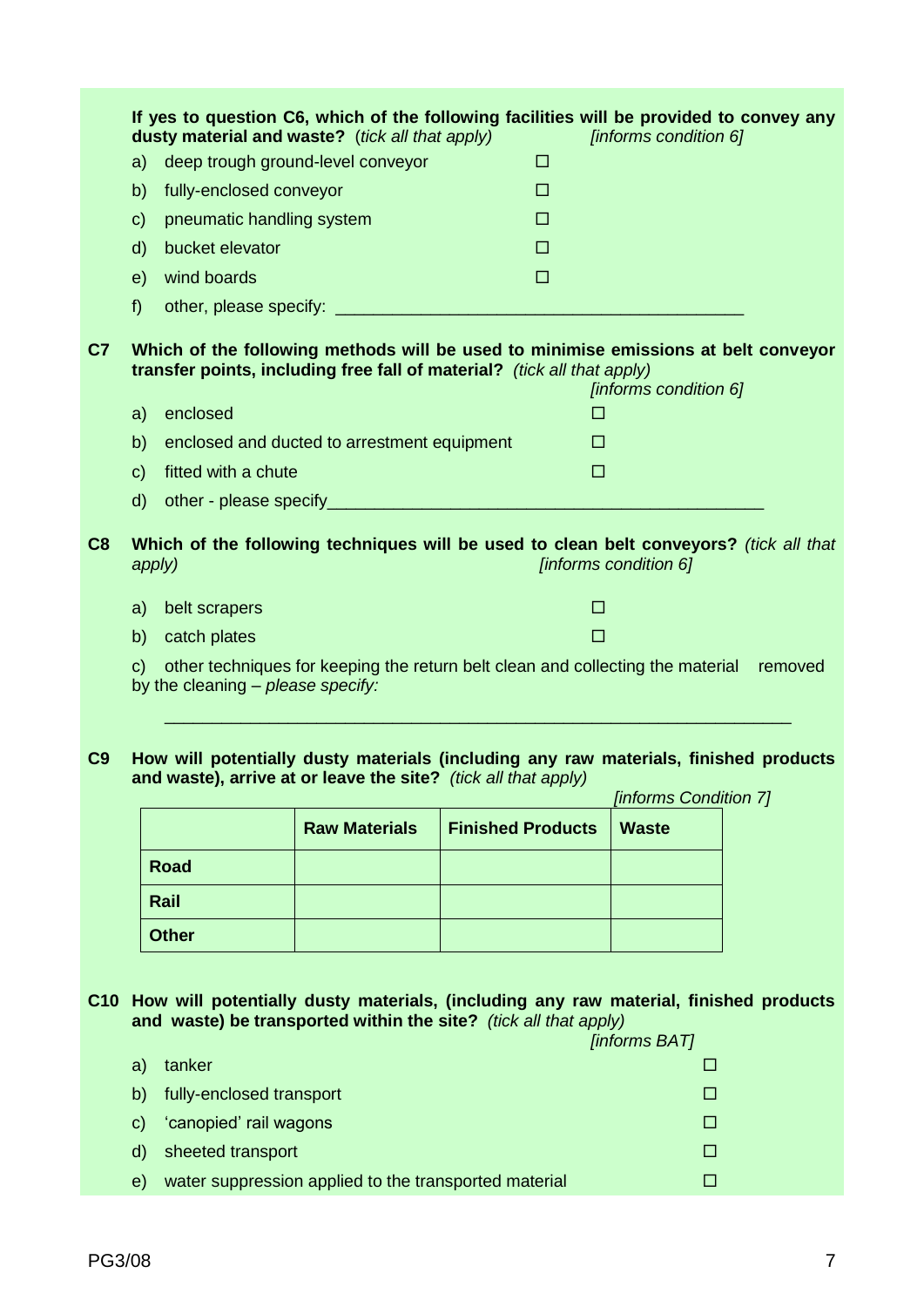|                 | f)           |                                                                                                                                                                                                                                | aqueous polymer suppression applied to the transported material                                                   | □                 |
|-----------------|--------------|--------------------------------------------------------------------------------------------------------------------------------------------------------------------------------------------------------------------------------|-------------------------------------------------------------------------------------------------------------------|-------------------|
|                 | g)           | bagged                                                                                                                                                                                                                         |                                                                                                                   | □                 |
|                 | h)           |                                                                                                                                                                                                                                |                                                                                                                   |                   |
| C <sub>11</sub> |              | Do you have any quarry roads as part of the installation?<br>$\Box$ Yes $\Box$ No                                                                                                                                              | [informs condition 8]                                                                                             |                   |
|                 |              |                                                                                                                                                                                                                                |                                                                                                                   |                   |
|                 |              | highway?                                                                                                                                                                                                                       | C12 Which techniques will you use to ensure that vehicles do not track material onto the<br>[informs condition 9] |                   |
|                 | a)           | Body and wheel wash                                                                                                                                                                                                            | $\Box$ Yes $\Box$ No                                                                                              |                   |
|                 | b)           | Wheel wash                                                                                                                                                                                                                     | $\Box$ Yes $\Box$ No                                                                                              |                   |
|                 | $\mathbf{C}$ | Hose and brush                                                                                                                                                                                                                 | $\Box$ Yes $\Box$ No                                                                                              |                   |
|                 | d)           |                                                                                                                                                                                                                                | Sufficient distant to the site boundary on sealed road before leaving site                                        |                   |
|                 |              |                                                                                                                                                                                                                                | $\Box$ Yes $\Box$ No                                                                                              |                   |
|                 | e)           |                                                                                                                                                                                                                                |                                                                                                                   |                   |
| C <sub>13</sub> |              |                                                                                                                                                                                                                                | How do you minimise the freefall of materials at crusher discharge?                                               |                   |
|                 |              |                                                                                                                                                                                                                                |                                                                                                                   |                   |
|                 |              |                                                                                                                                                                                                                                |                                                                                                                   |                   |
|                 |              |                                                                                                                                                                                                                                |                                                                                                                   |                   |
|                 |              |                                                                                                                                                                                                                                |                                                                                                                   |                   |
| C <sub>14</sub> |              |                                                                                                                                                                                                                                | How do you control dust at screening plant? (tick all that apply)                                                 |                   |
|                 |              | a) working with wet materials and the state of the state of the state of the state of the state of the state of the state of the state of the state of the state of the state of the state of the state of the state of the st |                                                                                                                   | [informs Table 1] |
|                 | b)           | no fine material                                                                                                                                                                                                               | □                                                                                                                 |                   |
|                 | $\mathbf{C}$ | location                                                                                                                                                                                                                       | □                                                                                                                 |                   |
|                 | $\mathsf{d}$ | enclosure within machine                                                                                                                                                                                                       | $\Box$                                                                                                            |                   |
|                 | e)           | enclosure within building                                                                                                                                                                                                      | □                                                                                                                 |                   |
|                 | f)           | other, please describe: ____________                                                                                                                                                                                           |                                                                                                                   |                   |
| C <sub>15</sub> |              |                                                                                                                                                                                                                                | Do you have environmental management procedures and policy?<br>[informs condition 3, 11 & 12]                     |                   |
|                 |              | $\Box$ Yes $\Box$ No                                                                                                                                                                                                           |                                                                                                                   |                   |
|                 |              |                                                                                                                                                                                                                                |                                                                                                                   |                   |
|                 |              |                                                                                                                                                                                                                                |                                                                                                                   |                   |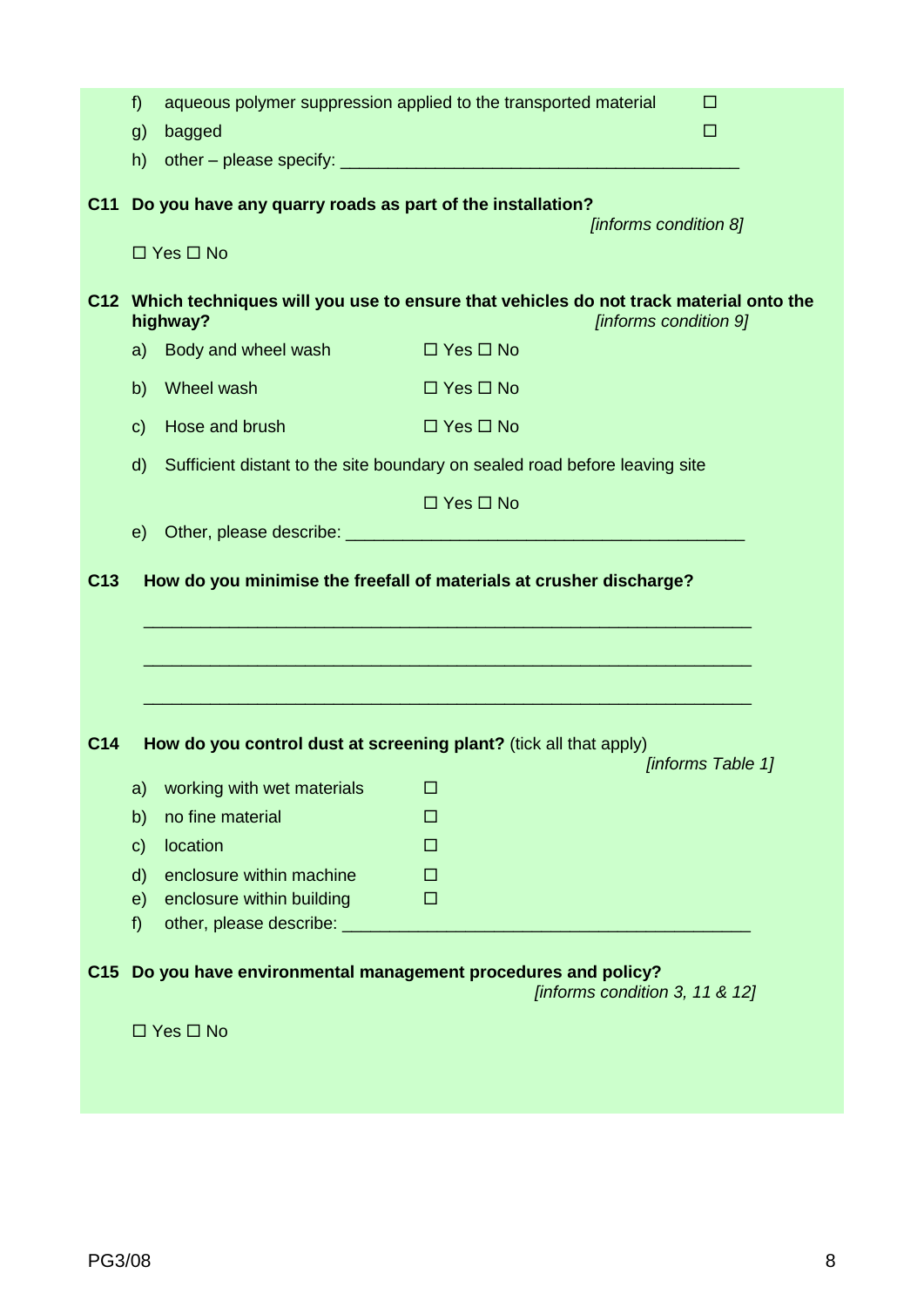# **D Anything else**

Please tell us anything else you would like us to take account of.

Document Reference: \_\_\_\_\_\_\_\_\_\_\_\_\_\_\_\_\_\_\_\_\_\_\_\_\_\_\_\_\_\_\_\_\_\_\_\_\_\_\_\_\_\_\_\_\_\_\_\_\_\_\_

# **E Application fee**

You must enclose the relevant fee with your application.

If your application is successful you will also have to pay an annual subsistence charge, so please say who you want invoices to be sent to.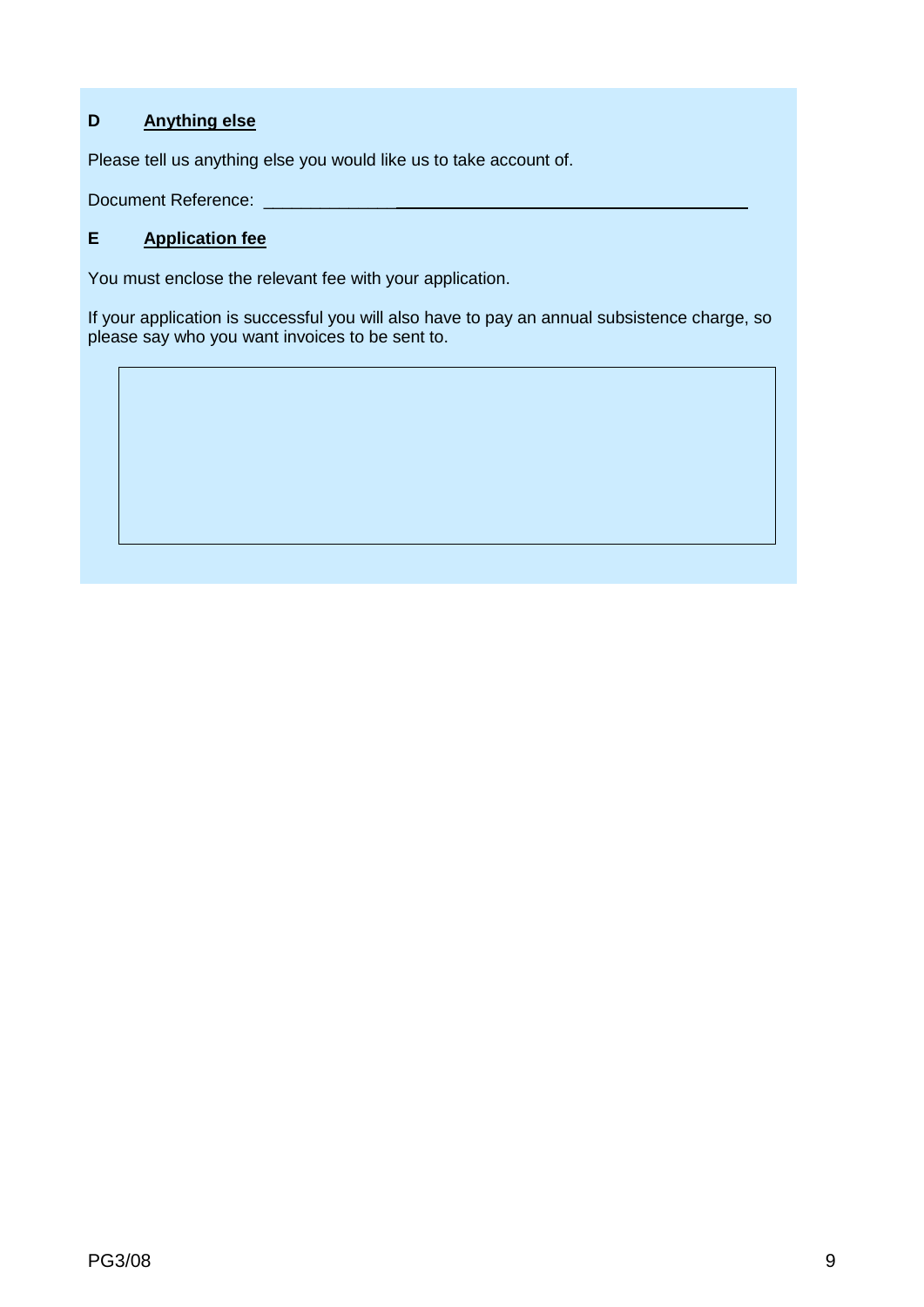## **F Protection of information**

## **F1 Any confidential or national security info in your application?**

If there is any information in your application you think should be kept off the public register for confidentiality or national security reasons, please say what and why. General guidance manual chapter 8 advises on what may be excluded. (*Do not include any national security information in your application. Send it, plus the omitted information, to the Secretary of State or Welsh Ministers who will decide what, if anything, can be made public.)*

Document Reference:

## **F2 Please note: data protection**

The information you give will be used by the Council to process your application. It will be placed on the relevant public register and used to monitor compliance with the permit conditions. We may also use and or disclose any of the information you give us in order to:

- consult with the public, public bodies and other organisations,
- carry out statistical analysis, research and development on environmental issues,
- provide public register information to enquirers,
- make sure you keep to the conditions of your permit and deal with any matters relating to your permit
- investigate possible breaches of environmental law and take any resulting action,
- prevent breaches of environmental law,
- offer you documents or services relating to environmental matters,
- respond to requests for information under the Freedom of Information Act 2000 and the Environmental Information Regulations 2004 (if the Data Protection Act allows)
- assess customer service satisfaction and improve our service.

We may pass on the information to agents/representatives who we ask to do any of these things on our behalf.

#### **F3 Please note: it is an offence to provide false etc information**

It is an offence under regulation 38 of the EP Regulations, for the purpose of obtaining a permit (for yourself or anyone else), to:

- make a false statement which you know to be false or misleading in a material particular,
- recklessly make a statement which is false or misleading in a material particular
- intentionally to make a false entry in any record required to be kept under any environmental permit condition
- with intent to deceive, to forge or use a document issued or required for any purpose under any environmental permit condition.

If you make a false statement

- we may prosecute you, and
- if you are convicted, you are liable to a fine or imprisonment (or both).